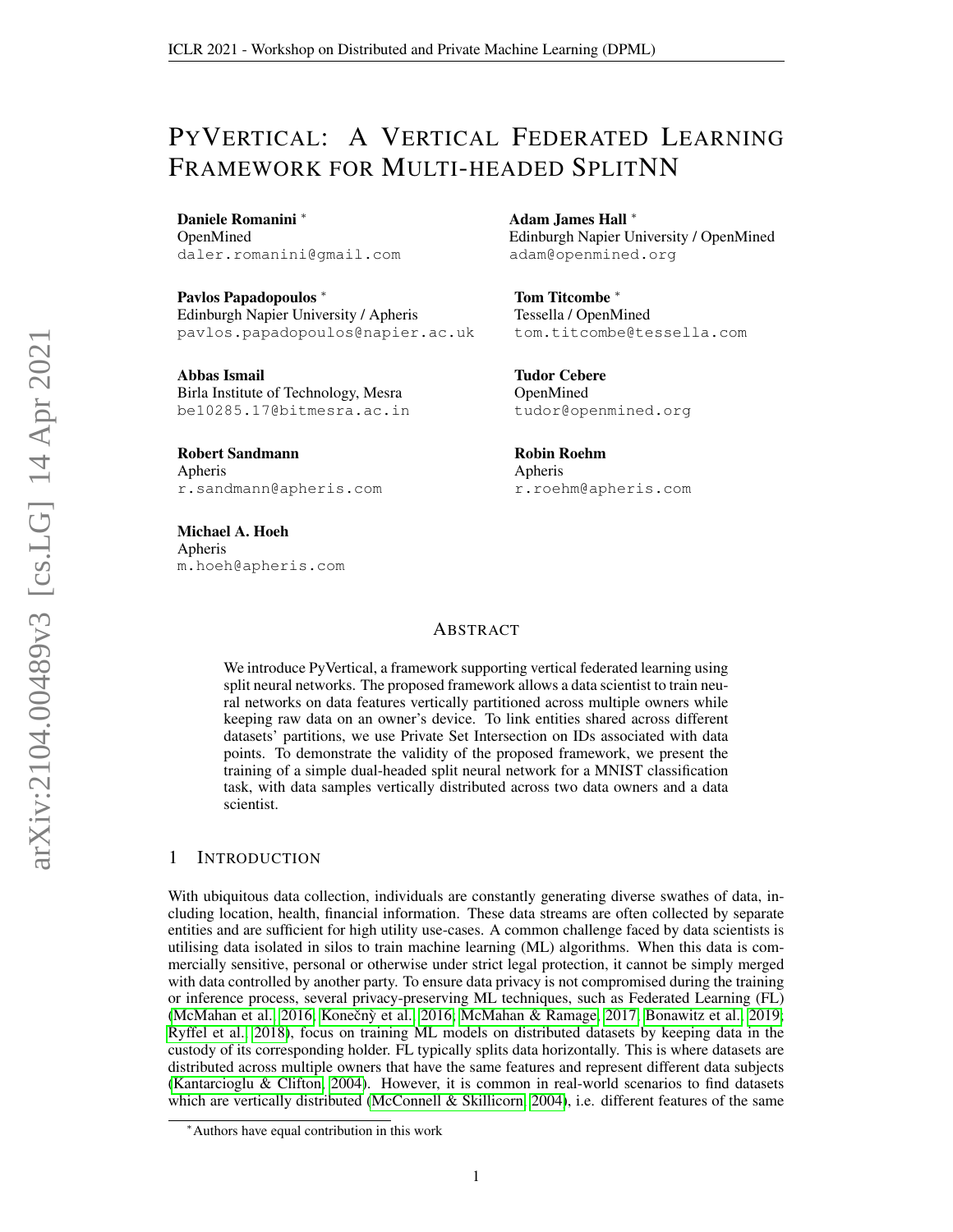data subject are distributed across multiple data owners. For example, specialists or general hospitals may hold different parts of a patient's medical data.

To address the issue of learning from vertically distributed data, we use Split Neural Networks (SplitNN) to first map data into an abstract, shareable representation. This allows information from multiple sources to be combined for learning without exposing raw data. We combine this with Private Set Intersection (PSI) to identify and link data points belonging to the same data samples shared among parties. This process facilitates Vertical Federated Learning (VFL) for non-linear functions.

## 1.1 CONTRIBUTIONS

In this work, we extend the proposal of [\(Angelou et al., 2020\)](#page-4-1), regarding the use of (SplitNNs) and PSI in Vertical Federated Learning. We use the PySyft library for privacy-preserving machine learning [\(Ryffel et al., 2018\)](#page-6-2) to train a Vertically Federated ML algorithm on data distributed across the premises of one or multiple data owners. This work is released as an open-source framework, PyVertical. To the best of our knowledge, this is the first open-source framework to perform machine learning on vertically distributed datasets using Split Neural Networks<sup>[1](#page-1-0)</sup>.

We verify our method on a two-party, vertically-partitioned MNIST dataset. Our work presents a dual-headed scenario, where data from two separate data owners (who holds different parts of the data samples) and a data scientist (who, in our case, holds data labels) are securely aligned and combined for model training. However, this work could be extended to multiple data owners using the same principle we describe here.

## 2 BACKGROUND KNOWLEDGE AND RELATED WORK

## 2.1 PRIVATE SET INTERSECTION

Private Set Intersection (PSI) [\(Freedman et al., 2004;](#page-5-2) [Huang et al., 2012;](#page-5-3) [De Cristofaro & Tsudik,](#page-4-2) [2010;](#page-4-2) [Dachman-Soled et al., 2009\)](#page-4-3) is a multi-party computation cryptographic technique which allows two parties, where each hold a set of elements, to compute the intersection of these elements, without revealing anything to the other party except for the elements in the intersection. Different PSI protocols have been proposed [\(Buddhavarapu et al., 2020;](#page-4-4) [Ion et al., 2020;](#page-5-4) [Chase & Miao, 2020;](#page-4-5) [Pinkas et al., 2018\)](#page-6-4) and employed for scenarios such as private contact discovery [\(Demmler et al.,](#page-4-6) [2018\)](#page-4-6) and also privacy-preserving contact tracing [\(Angelou et al., 2020\)](#page-4-1).

In this work, we use a PSI implementation based on a Diffie-Hellman key exchange that uses Bloom filters compression to reduce the communication complexity [\(Angelou et al., 2020\)](#page-4-1). This protocol works with two parties computing the intersection between their sets. However, the chosen PSI framework can be replaced with an alternative implementation, for instance, to compute directly the intersection of datasets coming from more than two parties [\(Hazay & Venkitasubramaniam, 2017\)](#page-5-5).

## 2.2 SPLIT NEURAL NETWORKS

Split learning is a concept of training a model that is split into segments held by different parties or on different devices. A neural network model trained this way is called a Split Neural Network, or SplitNN. In SplitNN, each model segment transforms its input data into an intermediate data representation (as the output of a hidden layer of a classic neural network). This intermediate data is transmitted to the next segment until the training or the inference process is completed. During backpropagation, the gradient is also propagated across different segments. Compared to data-centric FL, split learning can also be useful to reduce the computational burden on data owners, who in many real-world scenarios may have limited computational resources [\(Gupta & Raskar,](#page-5-6) [2018;](#page-5-6) [Vepakomma et al., 2018\)](#page-6-5).

<span id="page-1-0"></span><sup>1</sup>Code is available at PyVertical[: https://github.com/OpenMined/PyVertical](https://github.com/OpenMined/PyVertical)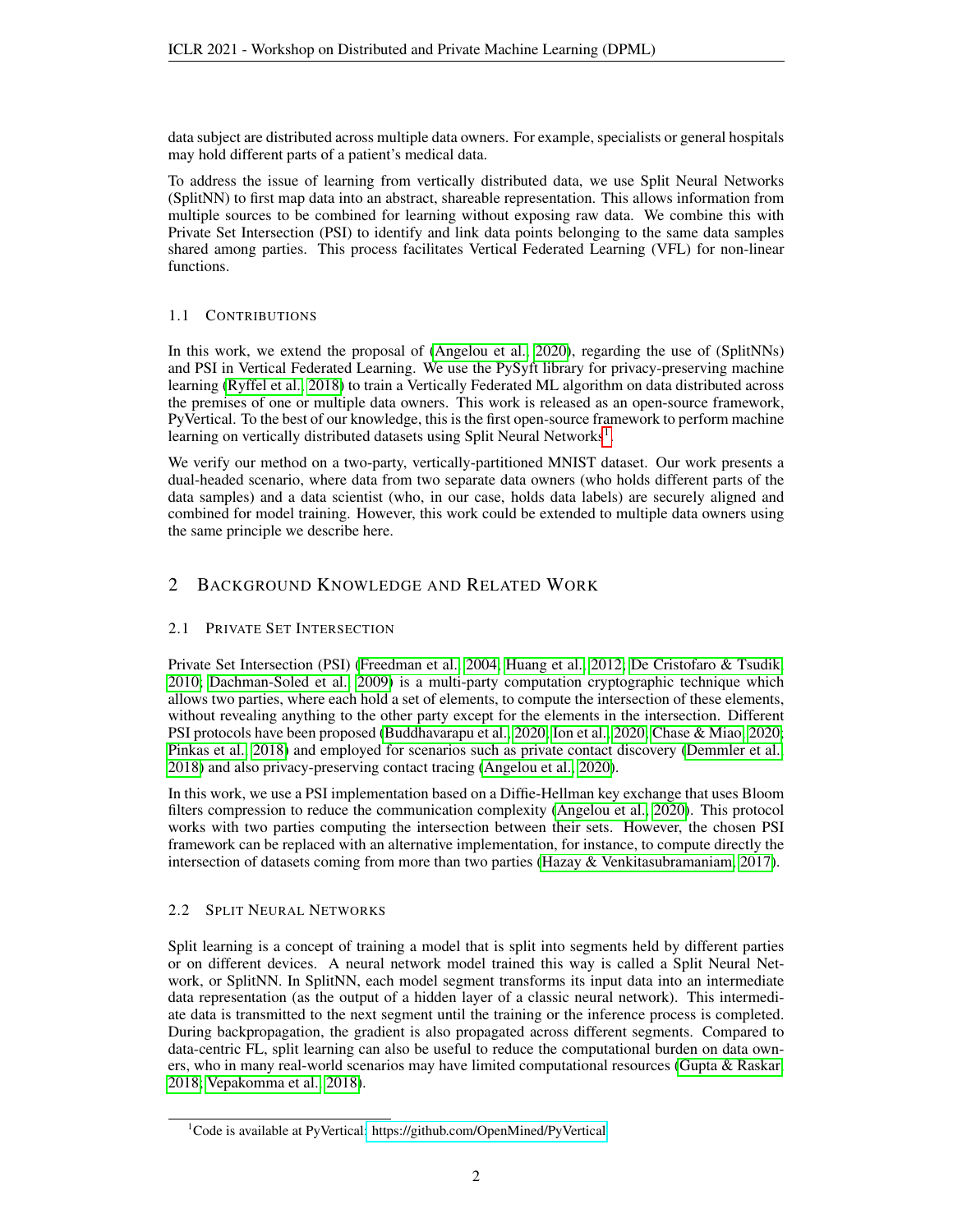#### 2.3 VERTICAL FEDERATED LEARNING

Vertical federated learning (VFL) is the concept of collaboratively training a model on a dataset where data features are split amongst multiple parties [\(Yang et al., 2019\)](#page-6-6). For example, different healthcare organizations may have different data for the same patient. Considering the sensitivity of the data, these two organizations cannot simply merge their information without violating that person's privacy. For this reason, a machine learning model should be trained collaboratively, and data should be kept on the corresponding premises. Machine learning algorithms for vertical partitioned data is not a new concept, and many studies for new models and algorithms have been proposed in this area [\(Feng & Yu, 2020;](#page-5-7) [Liu et al., 2020;](#page-5-8) [Du & Atallah, 2001;](#page-5-9) [Du et al., 2004;](#page-5-10) [Vaidya & Clifton,](#page-6-7) [2002;](#page-6-7) [Karr et al., 2009;](#page-5-11) [Sanil et al., 2004;](#page-6-8) [Wan et al., 2007;](#page-6-9) [Gascon et al., 2017;](#page-5-12) [Thapa et al., 2020;](#page-6-10) ´ [Hardy et al., 2017;](#page-5-13) [Nock et al., 2018\)](#page-6-11). Existing open-source VFL frameworks include FedML [\(He](#page-5-14) [et al., 2020\)](#page-5-14), which implements multi-party linear models [\(Hardy et al., 2017\)](#page-5-13).

Similarly to our work, the use of split networks for vertical federated learning has been proposed [\(Ceballos et al., 2020\)](#page-4-7). However, differently from our work, the authors investigate multiple methods for combining information sent to the data scientist from disjoint datasets. Moreover, they do not consider the entity resolution problem for aligning data across parties, whereas we illustrate how PSI can be successfully exploited prior to the training process to account for this.

## 3 FRAMEWORK DESCRIPTION

We introduce PyVertical, a framework written in Python for vertical federated learning using SplitNNs and PSI. PyVertical is built upon the privacy-preserving deep learning library PySyft [\(Ryf](#page-6-2)[fel et al., 2018\)](#page-6-2) to provide security features and mechanisms for model training, such as pointers to data, without exposing private information.

A set of data features are distributed across one or more data owners. We refer to a full dataset split vertically across the features as a *vertical dataset*. Each of the data owners takes part in the model training, alongside a data scientist who orchestrates the process. The data scientist could also be a data owner itself, holding features or data labels. The data features in the vertical datasets may intersect. Each data point is associated with a unique ID based on the data point's subject, the format of which is agreed by the data owners (e.g. legal names, email addresses, ID card numbers). The data owners use PSI to agree on a shared set of data IDs (process described in Section [3.1\)](#page-2-0); each data owner discards non-shared data from their datasets and sorts their datasets by ID, such that element n of each vertical dataset corresponds to the same data subject.

In our framework, the data scientist is able to define a split neural network model and send the corresponding model segments to the data owners. Each data owner's model segment maps their data samples to an abstract representation with  $k_i$  neurons. The output from each model segment (which would correspond to a hidden layer of a complete classic neural network) is sent to the data scientist and concatenated to form a  $\sum_i k_i$  length vector. The data scientist also defines a model segment corresponding to the final part of the split neural network. This segment remains on the data scientist's premises and maps the concatenated, intermediate data (i.e. the output from data owners' model segments) into a shape relevant to the task. During model training, the data scientist calculates batch loss and updates their model segment's weights. The data scientist then sends the final gradient to the data owners, each of whom updates their own model segment by completing backpropagation independently. We assume all parties are honest-but-curious actors. Figure [1](#page-3-0) demonstrates model inference under this framework for the experiment outlined in Section [4.](#page-3-1)

## <span id="page-2-0"></span>3.1 DATA RESOLUTION PROTOCOL

We use a PSI Python library [\(Angelou et al., 2020\)](#page-4-8) to identify intersections between data points in two datasets based on unique IDs. In this work, we consider a setting where the data scientist has access to ground truth labels. For all three parties (two data owners + one data scientist) to agree on data points shared among all datasets, the protocol works as follow: firstly, the data scientist runs the PSI protocol independently with each data owner. The intersection of IDs between the data scientist and each data owner is revealed to the data scientist. The data scientist computes the global intersection from the two previous independently computed intersections and communicates the global intersection to the data owners. In this setting, the data owners do not communicate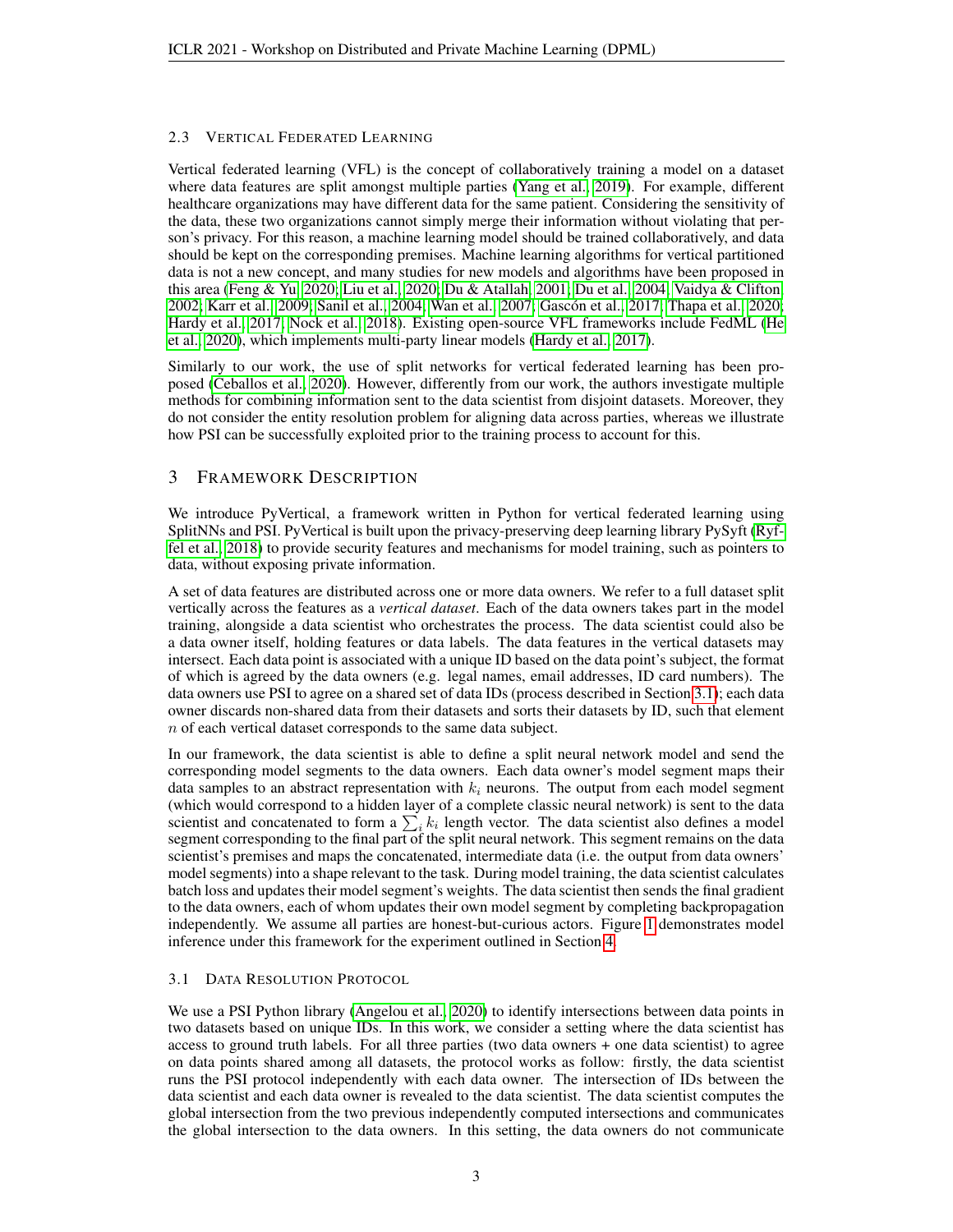<span id="page-3-0"></span>

Figure 1: Parties and datasets in the conducted experiment. Data Scientist holds a part of the SplitNN and the labels dataset. Data Owners hold their images datasets and parts of the SplitNN

and are not aware of each other's identity in any regard. In practice, this is an ideal feature of the protocol as having knowledge of a group's or individual's participation in a training process can reveal sensitive commercial and personal information in and of itself. Moreover, as the single IDs' intersection lists are only revealed to the data scientist, there is no risk for the data owners to learn which information the other data owners owns. Each of the data owners learns only the information necessary for training or inference.

## <span id="page-3-1"></span>4 EXPERIMENT

To verify the validity of our framework, we train a dual-headed SplitNN on a vertically-partitioned version of the MNIST dataset. We generate the data by splitting the images in MNIST into left and right halves, providing a dataset of each half to different data owners. The data scientist defines and sends an identical, multi-layered neural network to each of the data owners that takes 392-length vectors as input (flattened representation of 28x14 pixel images). The data scientist also defines and keeps on its premises the second part of the neural network, which outputs a softmax layer for classification. The data scientist can access the ground truth labels and calculate the loss for each data batch. The data scientist controls the training process and hyperparameters. Appendix [B](#page-8-0) provides more details on the specific values used in model training. The objective of this experiment is to demonstrate that the proposed framework allows vertically-partitioned learning. This specific experiment should be considered a proof-of-concept, thus not highly optimised for the specific task. Nevertheless, we report the results of the experiment in Figure [4](#page-8-1) (in Appendix [B\)](#page-8-0).

## 5 EVALUATION AND CONCLUSION

We have developed and distributed our work as an open-source project. We hope that PyVertical can serve as a useful tool for researching neural-networks-based VFL. We find PSI an appropriate and useful method for resolving data subjects across datasets; many datasets and domains already collect unique IDs, such as usernames or national identifiers for medical data, making our method widely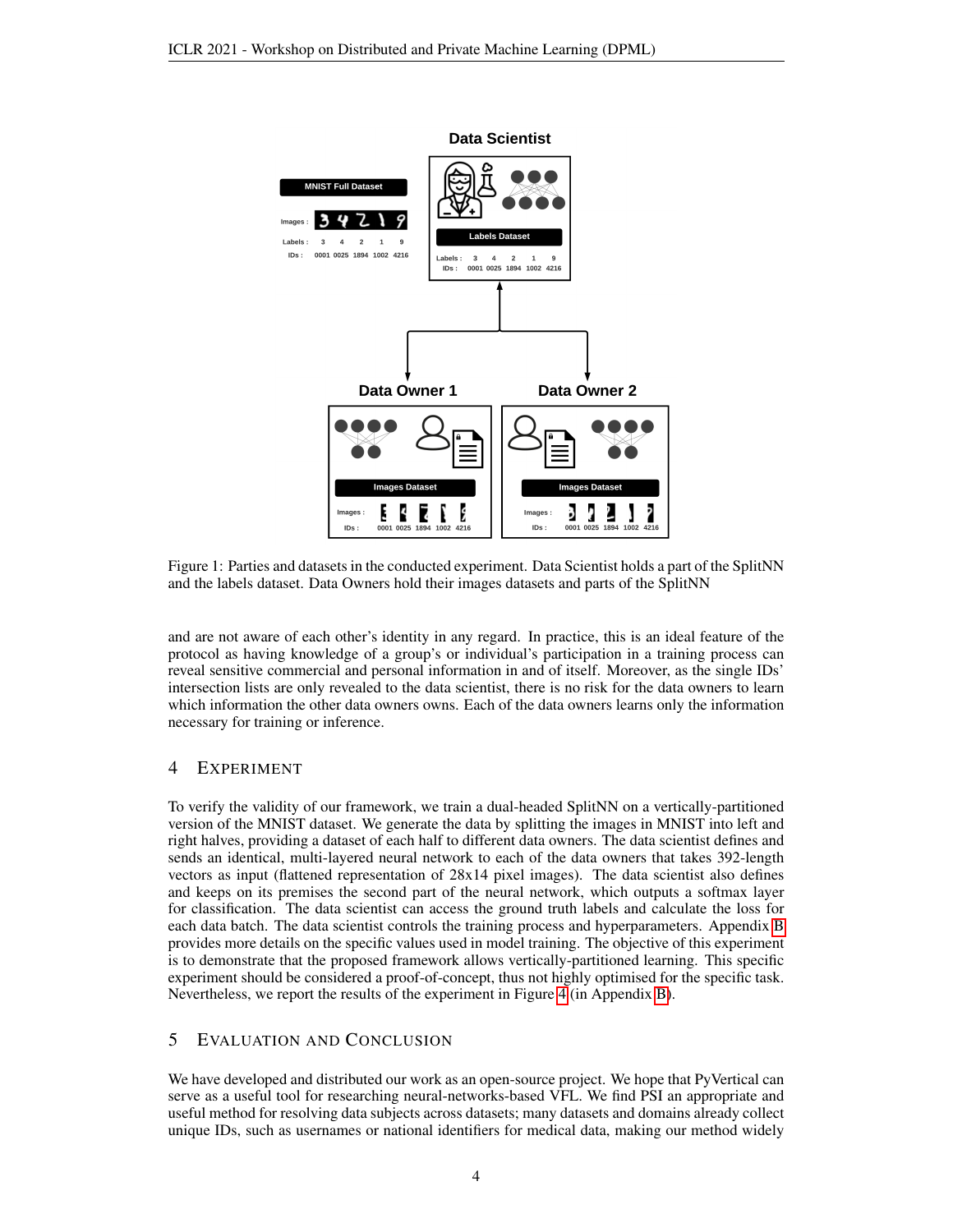applicable. Finally, we successfully train a dual-headed model on a vertically-partitioned MNIST dataset, demonstrating that the proposed framework and method work in principle.

#### 5.1 LIMITATIONS AND FUTURE WORK

The experiment performed in this work assumes that all the parties involved (data owners and data scientist) act honestly. To develop a truly scalable, robust VFL system, additional precautions should be taken into account: identity management, validation of adherence to PSI protocol, and a method agreeing on data ID schema, to name a few.

This work investigates a symmetric SplitNN model: we assume that each data owner holds an identical model segment and that data points are split equally between data owners. Future work should investigate the impact of imbalanced vertical datasets [\(Liu et al., 2020\)](#page-5-8) and the resulting difficulties from the asymmetric model segment convergence due to the use of different sized models and learning rates.

Finally, we illustrate an example of a training process with two data owners and a data scientist holding labels. While the proposed framework can support more parties in principle, we aim to investigate how to apply the process to massively multi-headed Vertical Federated Learning tasks. Additionally, we plan to research and integrate other privacy-preserving ML techniques into our workflow, such as decentralised identities [\(Papadopoulos et al., 2021;](#page-6-12) [Abramson et al., 2020\)](#page-4-9) and differential privacy [\(Dwork et al., 2006;](#page-5-15) [Dwork, 2008;](#page-5-16) [Titcombe et al., 2021\)](#page-6-13), to further enhance privacy guarantees.

#### **REFERENCES**

- <span id="page-4-9"></span>Will Abramson, Adam James Hall, Pavlos Papadopoulos, Nikolaos Pitropakis, and William J. Buchanan. A distributed trust framework for privacy-preserving machine learning. *Lecture Notes in Computer Science*, pp. 205–220, 2020. ISSN 1611-3349. doi: 10.1007/978-3-030-58986-8 14. URL [http://dx.doi.org/10.1007/978-3-030-58986-8\\_14](http://dx.doi.org/10.1007/978-3-030-58986-8_14).
- <span id="page-4-8"></span>Nick Angelou, Ayoud Benaissa, Bogdan Cebere, Will Clark, Phillipp Schoppmann, Rutuja Surve, Daniel Liu, and Ben Szymbow. PSI Source Code, 2020. URL [https://github.com/](https://github.com/OpenMined/PSI) [OpenMined/PSI](https://github.com/OpenMined/PSI).
- <span id="page-4-1"></span>Nick Angelou, Ayoub Benaissa, Bogdan Cebere, William Clark, Adam James Hall, Michael A Hoeh, Daniel Liu, Pavlos Papadopoulos, Robin Roehm, Robert Sandmann, Phillipp Schoppmann, and Tom Titcombe. Asymmetric private set intersection with applications to contact tracing and private vertical federated machine learning. *arXiv preprint arXiv:2011.09350*, 2020.
- <span id="page-4-0"></span>Keith Bonawitz, Hubert Eichner, Wolfgang Grieskamp, Dzmitry Huba, Alex Ingerman, Vladimir Ivanov, Chloe Kiddon, Jakub Konecny, Stefano Mazzocchi, H Brendan McMahan, et al. Towards federated learning at scale: System design. *arXiv preprint arXiv:1902.01046*, 2019.
- <span id="page-4-4"></span>Prasad Buddhavarapu, Andrew Knox, Payman Mohassel, Shubho Sengupta, Erik Taubeneck, and Vlad Vlaskin. Private matching for compute. *IACR Cryptol. ePrint Arch.*, 2020:599, 2020.
- <span id="page-4-7"></span>Iker Ceballos, Vivek Sharma, Eduardo Mugica, Abhishek Singh, Alberto Roman, Praneeth Vepakomma, and Ramesh Raskar. Splitnn-driven vertical partitioning, 2020.
- <span id="page-4-5"></span>Melissa Chase and Peihan Miao. Private set intersection in the internet setting from lightweight oblivious prf. In *Annual International Cryptology Conference*, pp. 34–63. Springer, 2020.
- <span id="page-4-3"></span>Dana Dachman-Soled, Tal Malkin, Mariana Raykova, and Moti Yung. Efficient robust private set intersection. In *International Conference on Applied Cryptography and Network Security*, pp. 125–142. Springer, 2009.
- <span id="page-4-2"></span>Emiliano De Cristofaro and Gene Tsudik. Practical private set intersection protocols with linear complexity. In *International Conference on Financial Cryptography and Data Security*, pp. 143– 159. Springer, 2010.
- <span id="page-4-6"></span>Daniel Demmler, Peter Rindal, Mike Rosulek, and Ni Trieu. Pir-psi: Scaling private contact discovery. *IACR Cryptol. ePrint Arch.*, 2018.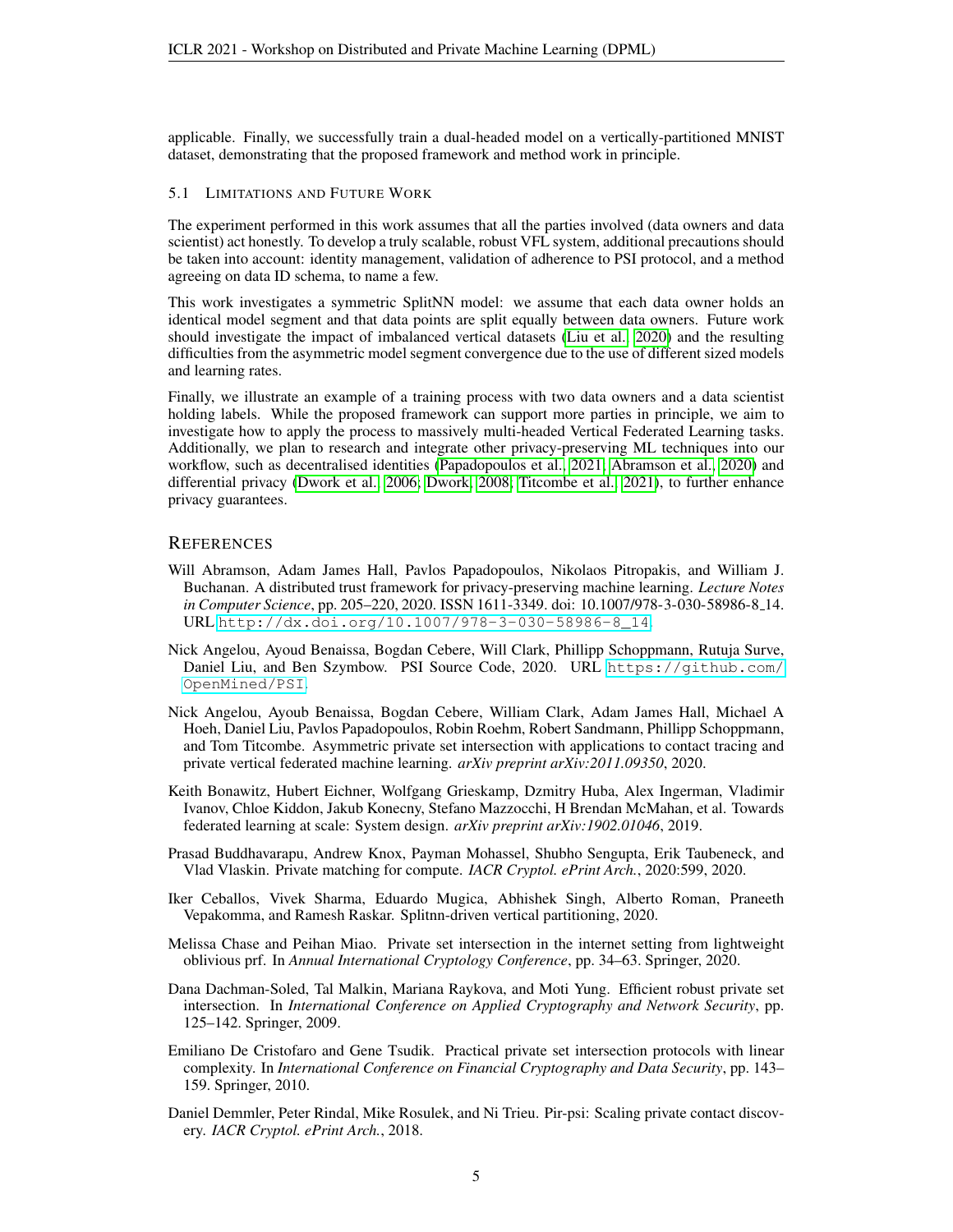- <span id="page-5-9"></span>Wenliang Du and Mikhail J Atallah. Privacy-preserving cooperative statistical analysis. In *Seventeenth Annual Computer Security Applications Conference*, pp. 102–110. IEEE, 2001.
- <span id="page-5-10"></span>Wenliang Du, Yunghsiang S Han, and Shigang Chen. Privacy-preserving multivariate statistical analysis: Linear regression and classification. In *Proceedings of the 2004 SIAM international conference on data mining*, pp. 222–233. SIAM, 2004.
- <span id="page-5-16"></span>Cynthia Dwork. Differential privacy: A survey of results. In Manindra Agrawal, Dingzhu Du, Zhenhua Duan, and Angsheng Li (eds.), *Theory and Applications of Models of Computation*, pp. 1–19, Berlin, Heidelberg, 2008. Springer Berlin Heidelberg. ISBN 978-3-540-79228-4.
- <span id="page-5-15"></span>Cynthia Dwork, Frank McSherry, Kobbi Nissim, and Adam Smith. Calibrating noise to sensitivity in private data analysis. In Shai Halevi and Tal Rabin (eds.), *Theory of Cryptography*, pp. 265–284, Berlin, Heidelberg, 2006. Springer Berlin Heidelberg. ISBN 978-3-540-32732-5.
- <span id="page-5-7"></span>Siwei Feng and Han Yu. Multi-participant multi-class vertical federated learning. *arXiv preprint arXiv:2001.11154*, 2020.
- <span id="page-5-2"></span>Michael J Freedman, Kobbi Nissim, and Benny Pinkas. Efficient private matching and set intersection. In *International conference on the theory and applications of cryptographic techniques*, pp. 1–19. Springer, 2004.
- <span id="page-5-12"></span>Adrià Gascón, Phillipp Schoppmann, Borja Balle, Mariana Raykova, Jack Doerner, Samee Zahur, and David Evans. Privacy-preserving distributed linear regression on high-dimensional data. *Proceedings on Privacy Enhancing Technologies*, 2017(4):345–364, 2017.
- <span id="page-5-6"></span>Otkrist Gupta and Ramesh Raskar. Distributed learning of deep neural network over multiple agents. *Journal of Network and Computer Applications*, 116:1–8, 2018.
- <span id="page-5-13"></span>Stephen Hardy, Wilko Henecka, Hamish Ivey-Law, Richard Nock, Giorgio Patrini, Guillaume Smith, and Brian Thorne. Private federated learning on vertically partitioned data via entity resolution and additively homomorphic encryption. *arXiv preprint arXiv:1711.10677*, 2017.
- <span id="page-5-5"></span>Carmit Hazay and Muthuramakrishnan Venkitasubramaniam. Scalable multi-party private setintersection. In *IACR International Workshop on Public Key Cryptography*, pp. 175–203. Springer, 2017.
- <span id="page-5-14"></span>Chaoyang He, Songze Li, Jinhyun So, Mi Zhang, Hongyi Wang, Xiaoyang Wang, Praneeth Vepakomma, Abhishek Singh, Hang Qiu, Li Shen, et al. Fedml: A research library and benchmark for federated machine learning. *arXiv preprint arXiv:2007.13518*, 2020.
- <span id="page-5-3"></span>Yan Huang, David Evans, and Jonathan Katz. Private set intersection: Are garbled circuits better than custom protocols? In *NDSS*, 2012.
- <span id="page-5-4"></span>Mihaela Ion, Ben Kreuter, Ahmet Erhan Nergiz, Sarvar Patel, Shobhit Saxena, Karn Seth, Mariana Raykova, David Shanahan, and Moti Yung. On deploying secure computing: Private intersectionsum-with-cardinality. In *2020 IEEE European Symposium on Security and Privacy (EuroS&P)*, pp. 370–389. IEEE, 2020.
- <span id="page-5-1"></span>Murat Kantarcioglu and Chris Clifton. Privacy-preserving distributed mining of association rules on horizontally partitioned data. *IEEE transactions on knowledge and data engineering*, 16(9): 1026–1037, 2004.
- <span id="page-5-11"></span>Alan F Karr, Xiaodong Lin, Ashish P Sanil, and Jerome P Reiter. Privacy-preserving analysis of vertically partitioned data using secure matrix products. *Journal of Official Statistics*, 25(1):125, 2009.
- <span id="page-5-0"></span>Jakub Konečnỳ, H Brendan McMahan, Felix X Yu, Peter Richtárik, Ananda Theertha Suresh, and Dave Bacon. Federated learning: Strategies for improving communication efficiency. *arXiv preprint arXiv:1610.05492*, 2016.
- <span id="page-5-8"></span>Yang Liu, Xiong Zhang, and Libin Wang. Asymmetrically vertical federated learning. *arXiv preprint arXiv:2004.07427*, 2020.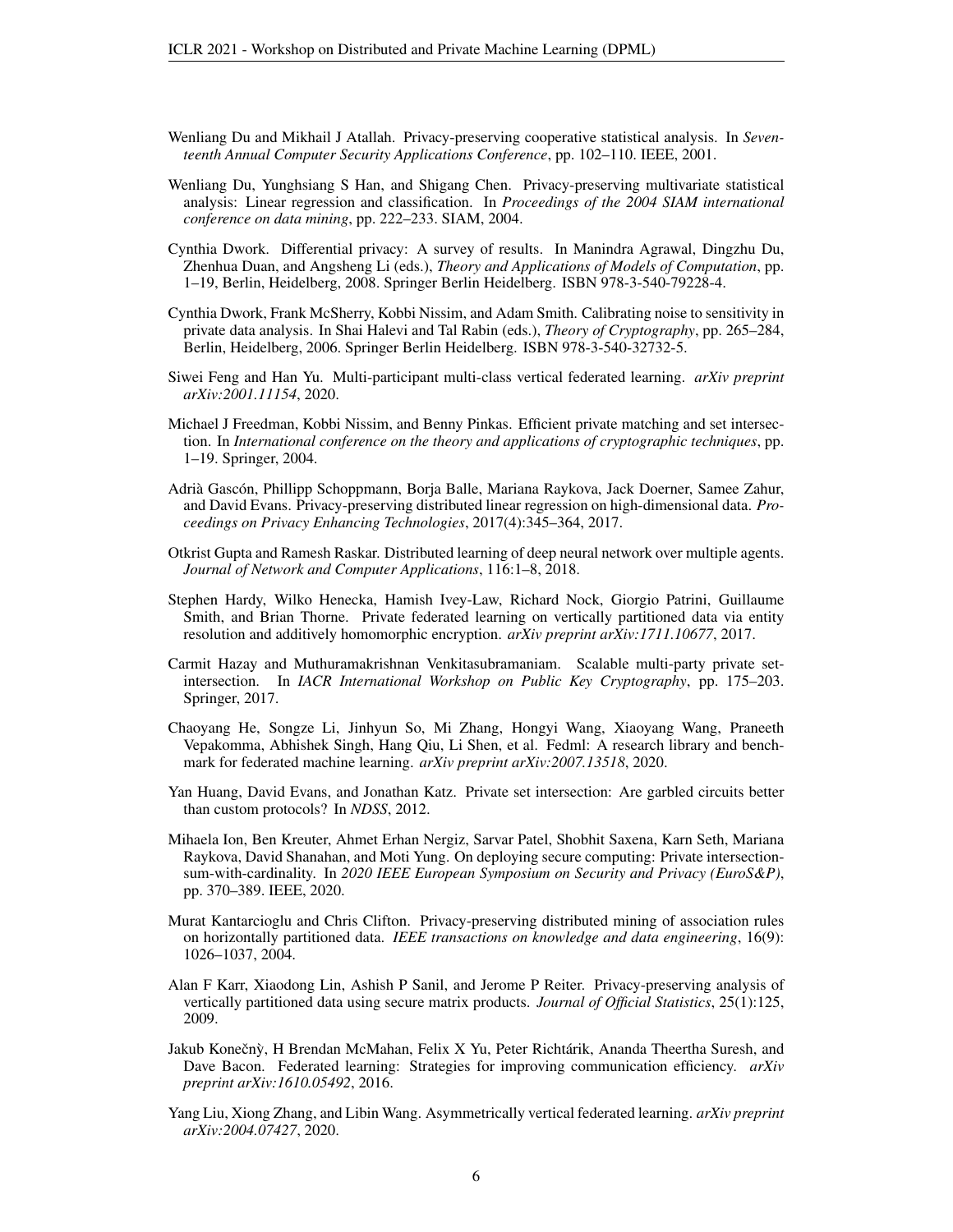- <span id="page-6-3"></span>Sabine McConnell and David B Skillicorn. Building predictors from vertically distributed data. In *Proceedings of the 2004 conference of the Centre for Advanced Studies on Collaborative research*, pp. 150–162, 2004.
- <span id="page-6-1"></span>Brendan McMahan and Daniel Ramage. Federated learning: Collaborative machine learning without centralized training data. *Google Research Blog*, 3, 2017. URL [https://ai.](https://ai.googleblog.com/2017/04/ federated-learning-collaborative.html) [googleblog.com/2017/04/federated-learning-collaborative.html](https://ai.googleblog.com/2017/04/ federated-learning-collaborative.html).
- <span id="page-6-0"></span>H Brendan McMahan, Eider Moore, Daniel Ramage, Seth Hampson, et al. Communication-efficient learning of deep networks from decentralized data. *arXiv preprint arXiv:1602.05629*, 2016.
- <span id="page-6-11"></span>Richard Nock, Stephen Hardy, Wilko Henecka, Hamish Ivey-Law, Giorgio Patrini, Guillaume Smith, and Brian Thorne. Entity resolution and federated learning get a federated resolution. *arXiv preprint arXiv:1803.04035*, 2018.
- <span id="page-6-12"></span>Pavlos Papadopoulos, Will Abramson, Adam J. Hall, Nikolaos Pitropakis, and William J. Buchanan. Privacy and trust redefined in federated machine learning. *Machine Learning and Knowledge Extraction*, 3(2):333–356, 2021. ISSN 2504-4990. doi: 10.3390/make3020017. URL [https:](https://www.mdpi.com/2504-4990/3/2/17) [//www.mdpi.com/2504-4990/3/2/17](https://www.mdpi.com/2504-4990/3/2/17).
- <span id="page-6-4"></span>Benny Pinkas, Thomas Schneider, and Michael Zohner. Scalable private set intersection based on ot extension. *ACM Transactions on Privacy and Security (TOPS)*, 21(2):1–35, 2018.
- <span id="page-6-2"></span>Theo Ryffel, Andrew Trask, Morten Dahl, Bobby Wagner, Jason Mancuso, Daniel Rueckert, and Jonathan Passerat-Palmbach. A generic framework for privacy preserving deep learning. *arXiv preprint arXiv:1811.04017*, 2018.
- <span id="page-6-8"></span>Ashish P Sanil, Alan F Karr, Xiaodong Lin, and Jerome P Reiter. Privacy preserving regression modelling via distributed computation. In *Proceedings of the tenth ACM SIGKDD international conference on Knowledge discovery and data mining*, pp. 677–682, 2004.
- <span id="page-6-10"></span>Chandra Thapa, M. A. P. Chamikara, and Seyit Camtepe. Splitfed: When federated learning meets split learning, 2020.
- <span id="page-6-13"></span>Tom Titcombe, Adam J. Hall, Pavlos Papadopoulos, and Daniele Romanini. Practical defences against model inversion attacks for split neural networks. *arXiv preprint arXiv:2104.05743*, 2021.
- <span id="page-6-7"></span>Jaideep Vaidya and Chris Clifton. Privacy preserving association rule mining in vertically partitioned data. In *Proceedings of the eighth ACM SIGKDD international conference on Knowledge discovery and data mining*, pp. 639–644, 2002.
- <span id="page-6-5"></span>Praneeth Vepakomma, Otkrist Gupta, Tristan Swedish, and Ramesh Raskar. Split learning for health: Distributed deep learning without sharing raw patient data. *arXiv preprint arXiv:1812.00564*, 2018.
- <span id="page-6-9"></span>Li Wan, Wee Keong Ng, Shuguo Han, and Vincent CS Lee. Privacy-preservation for gradient descent methods. In *Proceedings of the 13th ACM SIGKDD international conference on Knowledge discovery and data mining*, pp. 775–783, 2007.
- <span id="page-6-6"></span>Qiang Yang, Yang Liu, Tianjian Chen, and Yongxin Tong. Federated machine learning: Concept and applications. *ACM Transactions on Intelligent Systems and Technology (TIST)*, 10(2):1–19, 2019.

#### A PYVERTICAL PROTOCOL

Figure [2](#page-7-0) describes the PyVertical protocol applied to the MNIST dataset for a single data owner. The dual-headed PSI data linkage process is presented in Figure [3.](#page-7-1) Note that, in this illustration, there is only one data scientist; the duplicated icon is just to illustrate in more details how the data scientist runs a single PSI with each data owner separately, and that this could be done in parallel.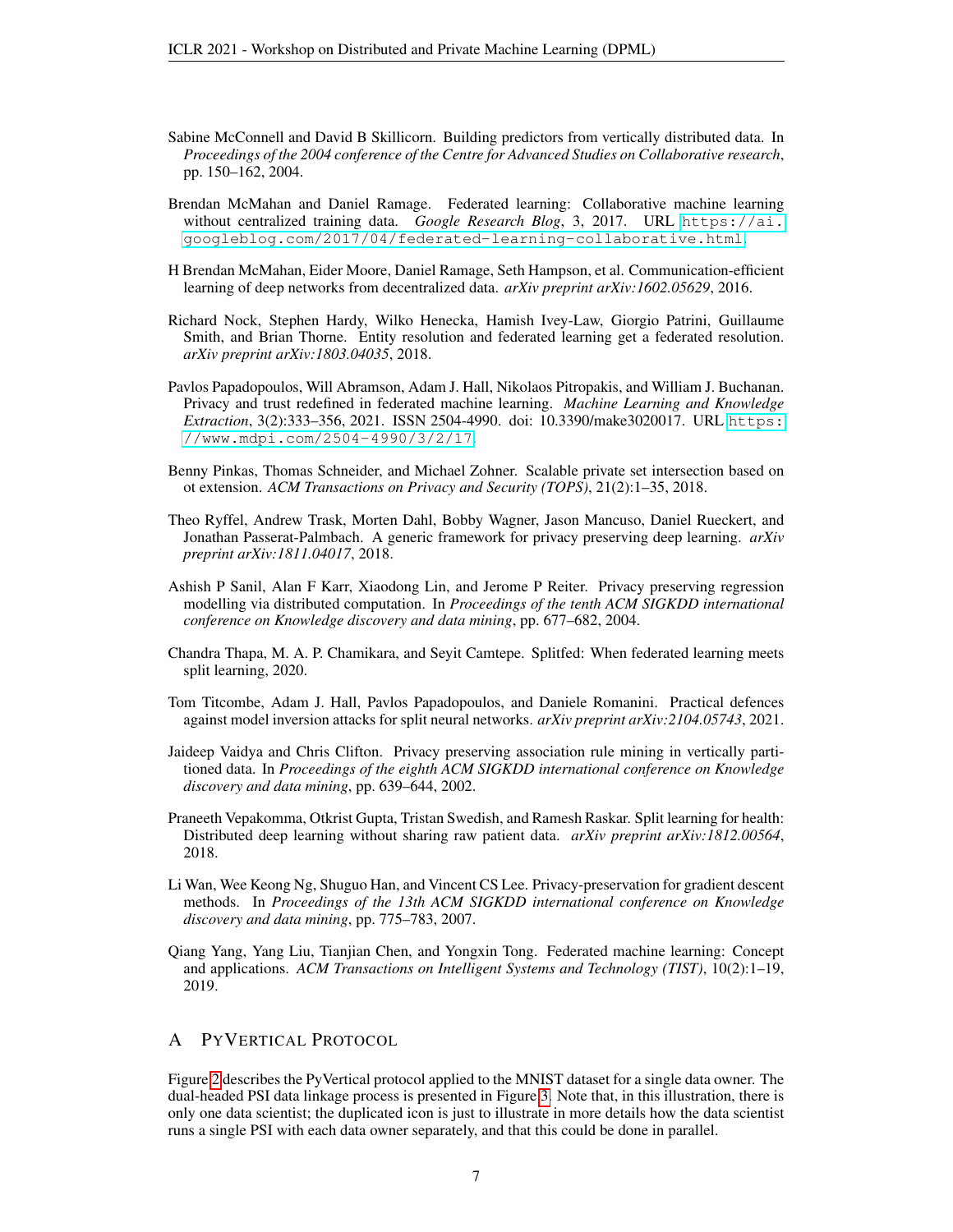<span id="page-7-0"></span>











Figure 2: Vertical federated learning proof-of-concept implementation of [Angelou et al.](#page-4-1) [\(2020\)](#page-4-1)

<span id="page-7-1"></span>

Figure 3: i) Data Scientist computes the intersection with Data Owner 1. ii) Data Scientist computes the intersection with Data Owner 2. iii) Data Scientist computes the global intersection.